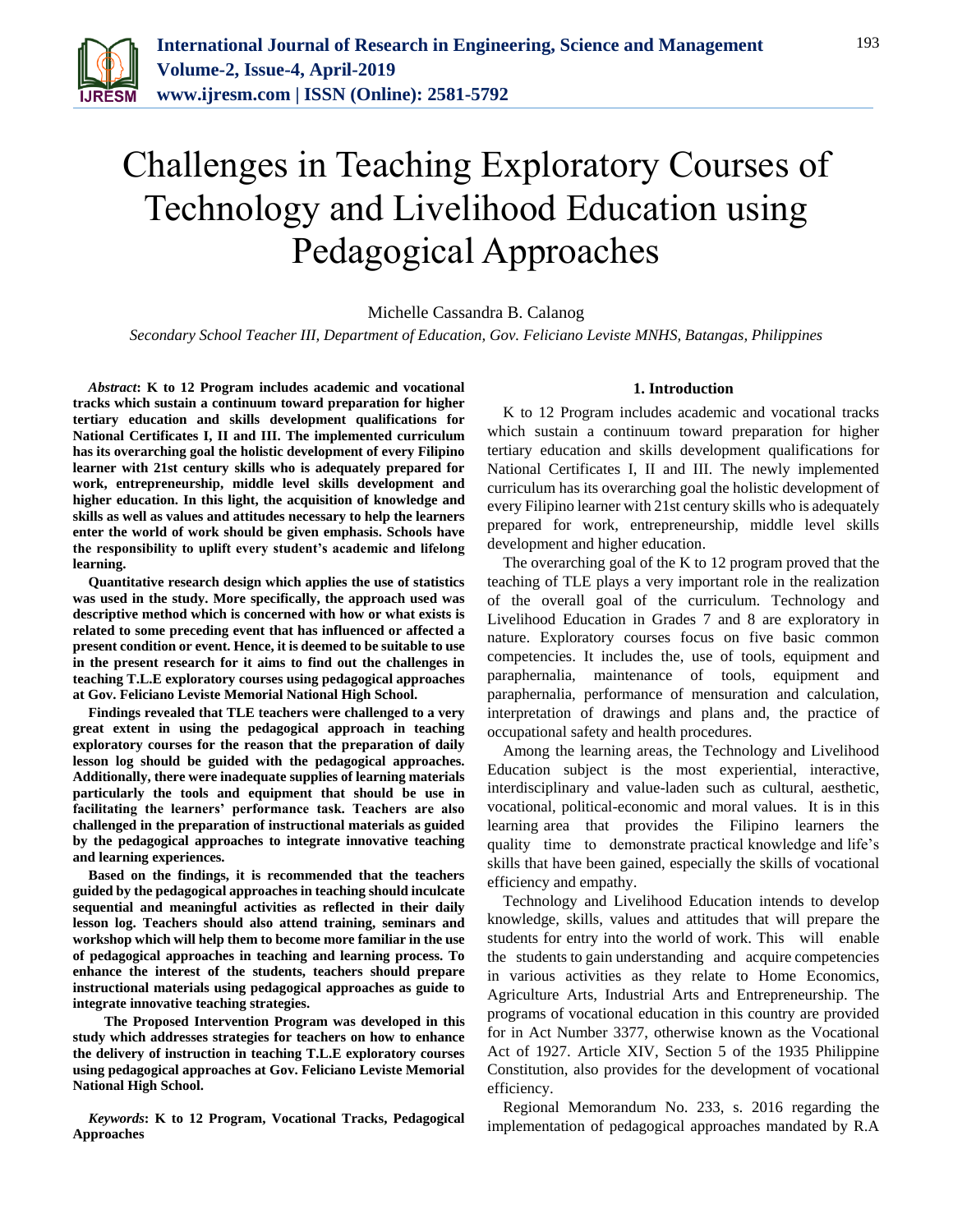

10533 states that the curriculum shall use pedagogical approaches that are constructivist, inquiry-based, reflective, collaborative and integrative. This was designed to assist all teachers facilitating learner-centered instruction in making the curriculum relevant and in strengthening teaching and learning process that would rebound to better performance of all learners in any assessment given by Department of Education.

In connection with this, teachers were continuously giving much effort in teaching T.L.E to make it more interesting and meaningful to every learner with the use of applicable pedagogical approaches in every lesson. However, it is a sad note that as of now, students under Grade 7 and Grade 8 taking exploratory courses in TLE were confused on what particular courses will take when they reach the next year level. At their young age, they tend to just pick the easiest one or the available courses offered by the school. Students just rely on what they just already know for the reason that they were not exposed on the different learning tracks.

### **2. Literature Review**

In the K to 12 Basic Education Program Guide (2012) stated that constructivist, collaborative, integrative, inquiry-based and reflective are the pedagogical approaches to be implemented and used by teacher in teaching-learning process. In constructivist approach, teaching of all the subjects is anchored on the belief that the learner is not an empty receptacle who is mere recipient of instruction. Rather, the learner is an active constructor of knowledge and a maker of meaning. The role of the teacher becomes one of a facilitator, a-guide on the side rather than a dispenser of information, the-sage on stage. Moreover, the learners become the active-meaning-make and not the teacher who is imposing the meaning. This means that learners construct their own knowledge and understanding of what is taught out of their experiences.

Main (2013) showed that learners under constructivism settings exhibited significantly stronger and positive interest and value belief about the subject. Also, the results showed initial evidence that while interaction in the context of constructivist literature is important to the learning process, social interaction may not be the only key to better performance. Rather, unlike the social constructivist focus on social interaction, interaction with a variety of materials and situations including but not limited to mentors, modules, instruments, probe questions, and peers contribute collectively and positively to the learning experiences of the learners.

Moreover, teachers should use teaching approaches that have differential effects on the achievement of students in English. Specifically, constructivist teaching approaches have superior effects on achievement than traditional teaching approach. These approaches have higher impacts on retention of the concepts than those who used traditional methodologies.

Bingham (2011) accentuated that different collaborative approaches used in teaching English which include the parallel, station and alternative models improved learners' performance

and outcomes. With these approaches, learners clearly enjoyed learning more and felt like they were behaved in the treatment group. Based on the results, most learners appreciated working more in a classroom where teachers employed wider variety of collaborative teaching structures.

Adeyemi (2010) described that integrative approach can also be referred to as the multidisciplinary approach, which denotes the teaching of concepts across more than one subject area or approach. He explains that in this approach, teachers combine a variety of methods, techniques, and technical devices. Integration, in this sense, means using relevant ideas from many disciplines or approaches. Aina (1979) posits that integration can be used within and across disciplines. For example, language can either be taught within itself by focusing on the four skills of listening, speaking, reading, and writing or across disciplines by integrating concepts, themes, and ideas from different subjects. The integrative approach is beneficial to students. Langa and Yost (2007, p. 65) state that this methodology helps students make connections.

Adeyemi (2010, p. 12) cited that the integrative approach provides students with more comprehensive learning that is rich and interesting. As a result, it makes the classroom atmosphere more enjoyable and thought-provoking. Moreover, Knowles and Smith explain that the integrative approach to teaching literature "can facilitate collaborative learning as well as help students become independent problem solvers" (2001, p. 77).

In the study conducted by Lee (2014) the inquiry-based teaching in second and foreign language pedagogy found out that inquiry teaching method works best on theme-based texts on the grounds that coherent instructional discourse. It can proceed on specific topics and bring out new expressions and patterns in a progressive manner.

More so, learners were positive, by and large, on the inquirybased instructional approach. Responses from the assessment manifest that this type of Socratic teaching (Foundation For Critical Thinking, 1997) is valid and efficacious as an approach in second language instruction. She included in her findings the importance of a natural and meaningful information exchange to take place when there is a need for an organized and logical sequence of ideas relevant to both contextual and personal experience of learners. Furthermore, the sound utilization of visual/multimedia resources has been illustrated as a highly favorable feature complementing the inquiry instructional process.

Guthrie (2010) in her study "Reflective Pedagogy: Making in Experiential Based Online Courses" presented that reflective pedagogies provide a framework in which to facilitate the achievement of a wide range of competencies and literacies. This approach appears particularly powerful in all types of learning environment in which critical inquiry and engaged discourse are complimented by participation in real-world onsite experiences. The synergies possible when geographically dispersed students join to explore issues related to experiential learning, civic engagement, and making a difference in local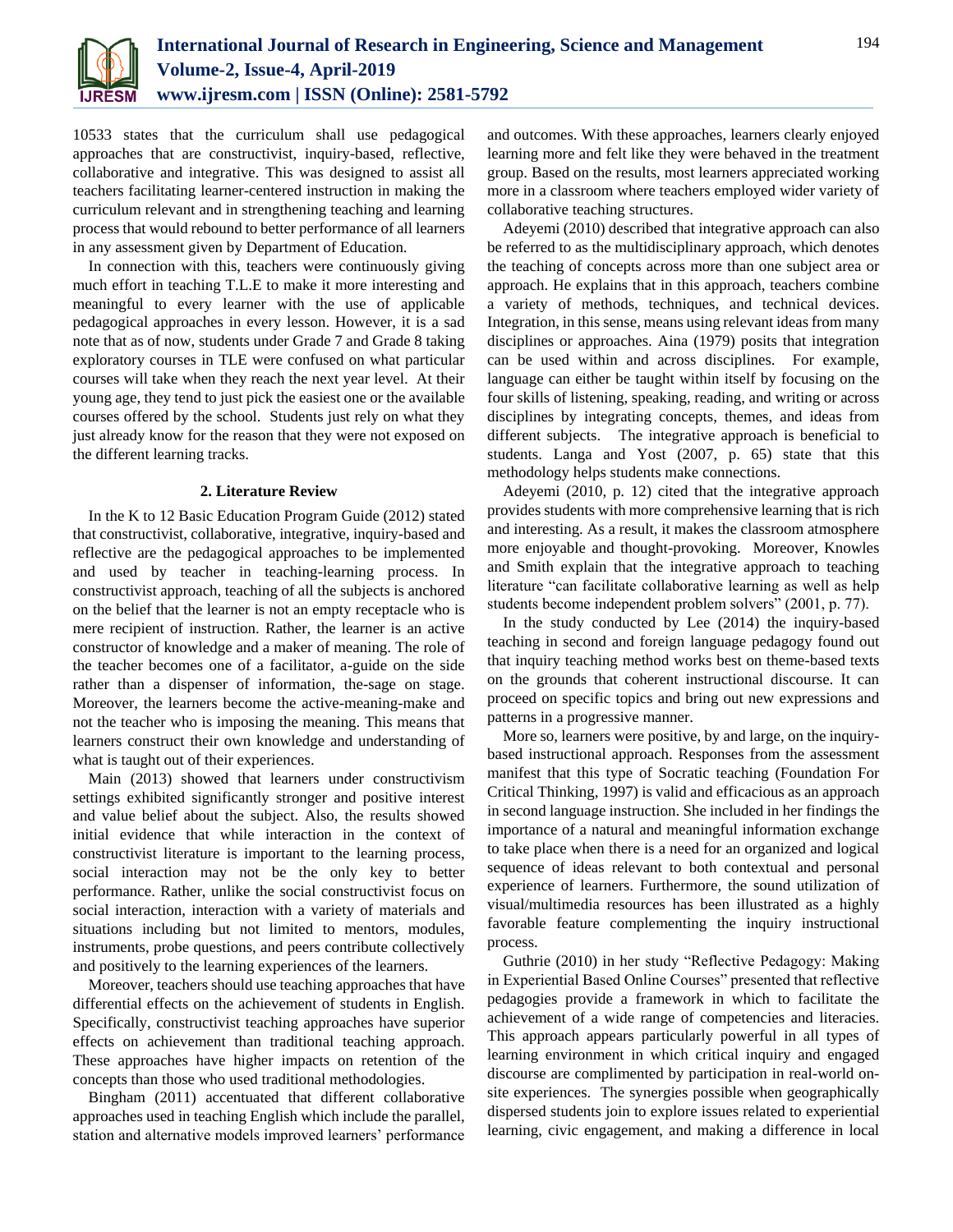

communities provide an exciting context for additional studies. These synergies are boundless when reflective pedagogy and experiential learning combine with technology-based systems that enable broad access to educational opportunities of 21st century learners.

Navaneedhan (2014) asserted in her study that reflective teaching as innovative approach shown positive feedbacks for the continuous professional growth of teachers. In line with the findings, she emphasized that reflective practice can be a beneficial form of professional development at both the preservice and in-service levels of teaching. Thus it developed critical thinking and promotes experimental learning of the learners. The significance of the results connotes that reflective approach to teaching gives freedom to teachers to impose their own methodology enhancing rational thinking especially in open and distance learning (Reflective Teaching Pedagogy as Innovative Approach in Teacher Education through Open and Distance Learning).

The study conducted by Legania (2011) identified how collaborative approach provides teachers and students opportunities to reflect on their current instructional practices. The study also emphasized on collaborative approach as a process-oriented approach to teaching that teachers should understand first the theoretical concepts on the effectiveness of collaboration in sustaining students' participation. Through collaborative approach, students reduce anxiety and closemindedness by giving them opportunity to understand the given topic deeply.

## *A. Research Questions*

The present study aimed to identify the challenges experienced by the teachers teaching TLE exploratory courses using pedagogical approaches at Gov. Feliciano Leviste Memorial National High School.

Specifically, the researcher would like to seek answers to the following research questions:

- 1. To what extent did the TLE teachers used the following pedagogical approaches:
	- a) constructivist;
	- b) collaborative;
	- c) integrative;
	- d) inquiry-based and
	- e) reflective?
- 2. To what extent did the teacher faced challenges in teaching TLE exploratory courses using pedagogical approaches?
- 3. Based on the findings, what intervention program maybe proposed to enhance the delivery of TLE instruction on exploratory courses?

# *B. Plan for Data Analysis*

The researcher used quantitative research design which applies the use of statistics. The researcher also used the frequency and percentage in ranking the extent of challenges faced by the T.L.E teacher using pedagogical approaches. More specifically, the approach used in conducting this study was descriptive method which is concerned with how or what exists is related to some preceding event that has influenced or affected a present condition or event.

## **3. Results and Discussions**

The results and discussion of the study are presented in accordance with the research questions.

|            |  |  |  | A. Extent of TLE teachers in Using of Pedagogical |
|------------|--|--|--|---------------------------------------------------|
| Approaches |  |  |  |                                                   |

| Table 1                                                   |      |                              |      |  |  |
|-----------------------------------------------------------|------|------------------------------|------|--|--|
| Extent of TLE teachers in Using of Pedagogical Approaches |      |                              |      |  |  |
| <b>Pedagogical Approaches</b>                             | Mean | <b>Verbal Interpretation</b> | Rank |  |  |
| 1. Constructivist                                         | 4.54 | Very Great Extent            | 2    |  |  |
| 2. Collaborative                                          | 4.56 | Very Great Extent            |      |  |  |
| 3. Integrative                                            | 4.33 | <b>Great Extent</b>          |      |  |  |
| 4. Inquiry-Based                                          | 4.23 | <b>Great Extent</b>          |      |  |  |
| 5. Reflective                                             | 4.40 | <b>Great Extent</b>          | 3    |  |  |
| <b>Average Weighted Mean</b>                              | 4.41 | <b>Great Extent</b>          |      |  |  |

The table shows that teachers were using pedagogical approaches to a great extent as it garnered an average weighted mean of 4.41 respectively. Collaborative approach ranked first with a weighted mean of 4.56 and interpreted as to a very great extent. This indicates that activities in this approach were the most fitted activities used for the delivery of lessons. This was followed by constructivist approach with a weighted mean of 4.54. This means that teacher believed that through experimental activities, students may learn various knowledge. Third in rank was the use of reflective approach that encouraged learners to engage in a process of self-observation and selfevaluation manifested with a weighted mean of 4.40. Collaborative approach was also in teaching exploratory courses to a great extent. It was manifested by the weighted mean of 4.33. In this approach, students developed camaraderie for they were allowed to work in group for acquiring and discovering learning through experience and getting the prior knowledge of the other group member. Last in rank was the inquiry-based approach with a weighted mean of 4.23. This signified that teacher used different approaches depending upon the ability and capability of the learners. They relieved that if they used the suited approaches in teaching-learning, the process will be successful and learning will take place.

# *B. Challenges experienced by the Teachers in using Pedagogical Approaches*

Table 2 revealed that the teacher-respondents experienced challenges to a very great extent in making the prescribed daily lesson log (DLL) which were not parallel with the pedagogical approaches and ranked first which has a composite mean of 4.97. The teacher-respondents also faced challenges in using the approaches due to the inadequate supplies of learning materials like modules, tools and equipment as evidenced by the weighted mean of 4.95. It also revealed that the teacherrespondents challenged to a very great extent on the preparation of instructional materials guided by the pedagogical approaches with a weighted mean of 4.93 and this ranked third.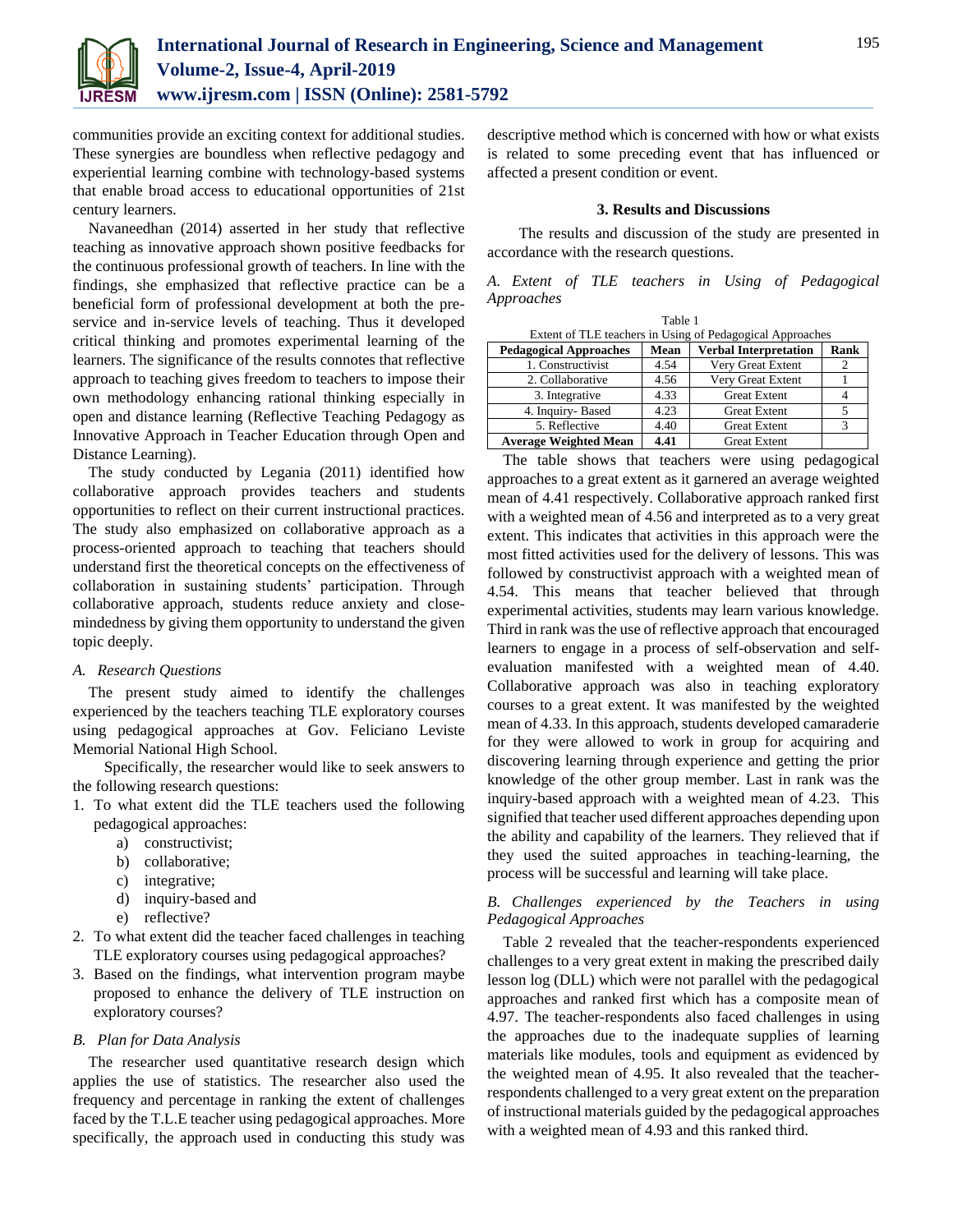

Challenges experienced by the Teachers in using Pedagogical Approaches

| Indicator                                                                       | Mean | <b>Verbal Interpretation</b> | Rank |
|---------------------------------------------------------------------------------|------|------------------------------|------|
| 1. Lack of training for teachers in using pedagogical approaches.               | 4.95 | Very Great Extent            |      |
| 2. Insufficient knowledge about various pedagogical approaches.                 | 3.35 | <b>Great Extent</b>          | 9    |
| 3. Belief of teachers using pedagogical approaches is time consuming.           | 4.47 | Very Great Extent            |      |
| 4. Unaware of the benefits of using various approaches.                         | 4.49 | Very Great Extent            | 4    |
| 5. Difficulty in the step by step process in the approaches.                    | 3.39 | <b>Great Extent</b>          |      |
| 6. Unparalleled approaches to the prescribed Daily Lesson Log (DLL)             | 4.97 | Very Great Extent            |      |
| 7. Lack of internet connection in accessing LRMDS.                              | 3.33 | <b>Great Extent</b>          | 10   |
| 8. Unavailability of supplementary materials for teachers                       | 4.44 | Very Great Extent            | 6    |
| 9. Lack of assistance for teachers who need support in using various approaches | 3.37 | <b>Great Extent</b>          | 8    |
| 10. Instructional Materials align with pedagogical approaches.                  | 4.93 | Very Great Extent            | 3    |
| <b>Average Weighted Mean</b>                                                    | 4.64 | <b>Very Great Extent</b>     |      |

Last in rank in the challenges faced by T.L.E teachers was the lack of internet connection in accessing LRMDS wherein in this site, teacher-respondents were supposed to acquire additional knowledge and able to develop more meaningful ideas about the lesson showing a weighted mean of 3.33.

# **4. Plans for Dissemination and Utilization**

After determining the challenges experienced in teaching T.L.E exploratory courses using pedagogical approaches, the researcher developed an intervention program addressing strategies that would help enhance and develop teachers teaching skills in the delivery of their lessons. This program can be disseminated to the teachers who are teaching exploratory courses and they can utilize it in other students in the school and even in the secondary schools in the district if they wish to utilize the output of this research.

### *A. Proposed Intervention Program*

This study is limited in determining the challenges experienced by the teachers in teaching T.L.E exploratory courses using pedagogical in order to develop an intervention program that would help in the enhancement of the delivery of the lesson.

| Proposed Intervention Program                                                                                               |                                                                                                                                                                                                                                                                                                                                                                                                        |                                                                                                                                                                                                                                                                                                                                                                                                                                                  |                                                                                                                                              |                      |  |  |
|-----------------------------------------------------------------------------------------------------------------------------|--------------------------------------------------------------------------------------------------------------------------------------------------------------------------------------------------------------------------------------------------------------------------------------------------------------------------------------------------------------------------------------------------------|--------------------------------------------------------------------------------------------------------------------------------------------------------------------------------------------------------------------------------------------------------------------------------------------------------------------------------------------------------------------------------------------------------------------------------------------------|----------------------------------------------------------------------------------------------------------------------------------------------|----------------------|--|--|
| <b>Area/S Of Concern</b>                                                                                                    | Objective/S                                                                                                                                                                                                                                                                                                                                                                                            | <b>Proposed Strategies</b>                                                                                                                                                                                                                                                                                                                                                                                                                       | Person's<br><b>Involved</b>                                                                                                                  | <b>Time</b><br>Frame |  |  |
| Preparation of daily lesson<br>log guided by the<br>pedagogical approaches                                                  | To be able to develop quality daily lesson log, and to<br>actually be able to use the prepared log in the learning<br>process of the student.<br>To be able to make students understood, using their<br>current techniques used like the sequential activities<br>employed in the lesson proper. To avoid confusion in<br>the sequence of the activities while teaching<br>exploratory courses lesson. | • Assess the strengths and<br>weakness of the teaching process<br>following the revised Daily<br>Lesson Log under K to 12.<br>• Explicit instruction to clearly<br>understand the different part of<br>the lesson log.<br>• Survey students' needs and<br>problems resulting to their poor<br>performance in TLE and looking<br>for activities to be include in the<br>course.                                                                   | $\checkmark$<br>School Head<br>✓<br>Department<br>Head<br>✓<br>Master<br>Teacher/s<br>✓<br>Teachers<br><b>Students</b><br>✓                  | Year<br>Round        |  |  |
| Awareness on the different<br>pedagogical approaches used<br>in teaching Exploratory<br>courses under K to 12<br>curriculum | To be able to implement different pedagogical<br>approaches in teaching which may support the<br>reflective cycle of continuous improvement to develop<br>their skills in delivering high-quality, personalized<br>instruction that ensures learning for all students in all<br>classrooms.                                                                                                            | · Provide a seminar-workshop<br>which will make the teacher aware<br>on the different pedagogical<br>approaches used in teaching.<br>• Interact with different expert in the<br>field which will teach them to<br>understand the different activities<br>under various pedagogical<br>approaches.<br>• Use delivery modes that model (I<br>do it), engage all students (We do<br>it) and allow students to try out<br>new learnings (You do it). | School Head<br>Department<br>Head<br>Master<br>Teacher/s<br>Teachers<br><b>Students</b>                                                      | Year<br>Round        |  |  |
| Preparation of instructional<br>materials using pedagogical<br>approaches                                                   | To be able to integrate innovative teaching using the<br>latest trend of instructional materials that will make the<br>learning process beneficial both the teacher and the<br>learners.                                                                                                                                                                                                               | • Create an account where you can<br>access on LRMDS to be updated<br>with the current trends.<br>• Enhance the interest of the<br>students on participating on the<br>class using technological tools.<br>• Help students experiencing<br>frustration when attempting to<br>cope with the different realia that<br>will promote understanding of the<br>lesson.                                                                                 | School<br>✓<br>Head<br>$\checkmark$ Department<br>Head<br>$\checkmark$ Master<br>Teacher/s<br>$\checkmark$ Teachers<br>$\checkmark$ Students | Year<br>Round        |  |  |

Table 3